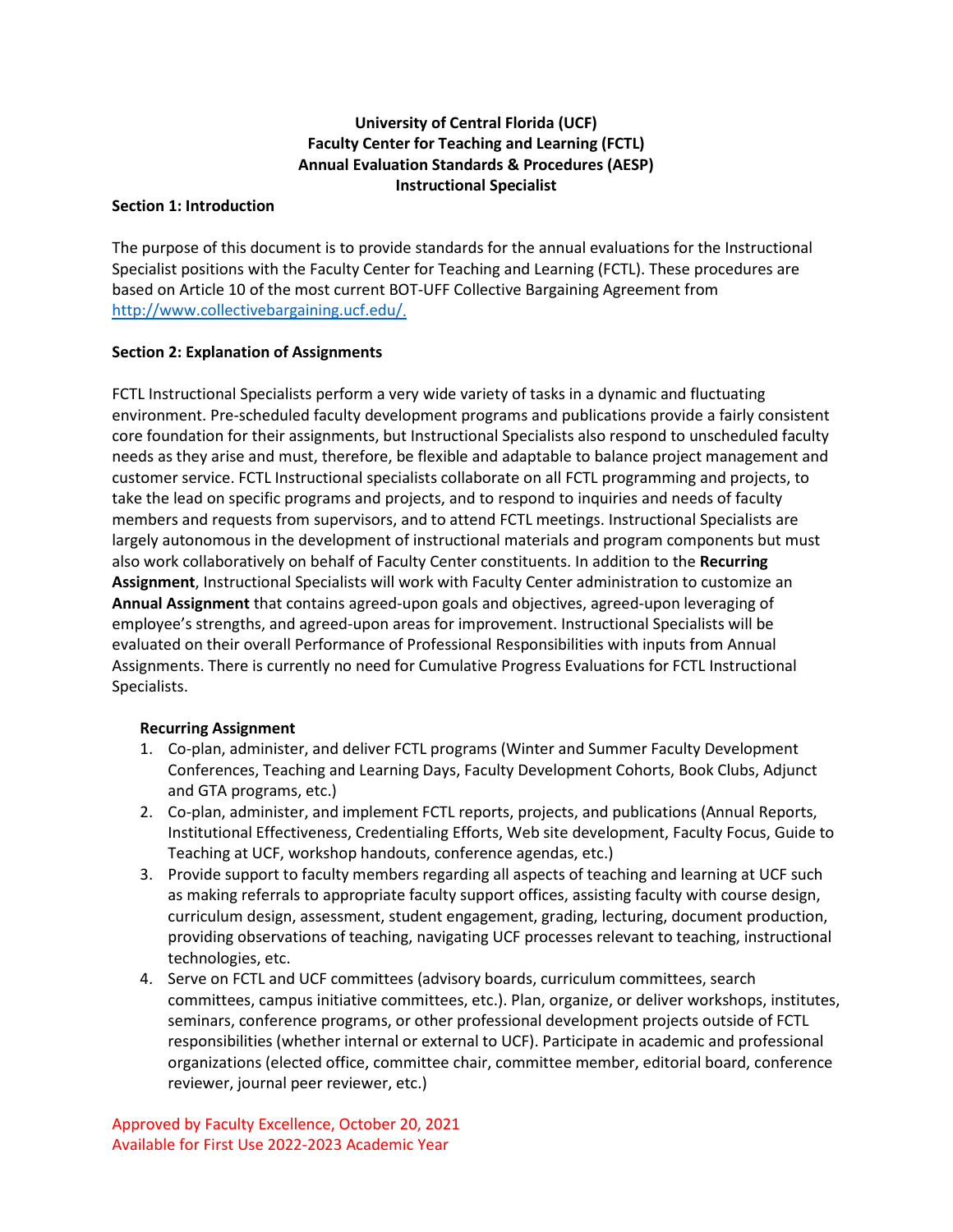#### **Annual Assignment**

Each Instructional Specialist will collaborate with their FCTL supervisor(s) to customize a personalized Annual Assignment that includes the following:

- Agreed-Upon Goals/Objectives for the upcoming academic year that fall within the broad categories of administration, instruction, research, and service and that include measurable outcomes as appropriate to the goals.
- Identification of areas of strength and reflection on how strengths could be leveraged in the upcoming assessment cycle.
- Identification of areas for improvement or opportunities to develop new skills or competencies. This item will include strategies and milestones for measuring progress.

## **Section 3: Factors used to Measure Performance**

- 1. Recurring Assignment: quantity of items within the 4 categories of work or services provided and quality/extent to which the work is complete, thorough, timely, effective, and accurate.
- 2. Annual Assignment: number of goals achieved or substantial progress made. Progress on items identified for improvement
- 3. Professionalism: self-motivation, organization, and concern for timeliness and effectiveness of work; interpersonal skills in the areas of communication and collegiality, leadership through initiative and proactive approach to job and challenges.

#### **Section 4: Procedures**

- 1. Instructional Specialists will receive annual evaluations from their supervisor based on the assessment cycle of the Faculty Center (summer, fall, spring semesters) and will be completed by the beginning of the fall semester.
- 2. The evaluation will incorporate the Annual Accomplishments Report (AAR) collated and submitted by the Instructional Specialist, which will include the following:
	- Summary of activities performed (see Recurring Assignment items above)
	- Summary of Annual Assignment progress by category (Annual Assignment items above)
	- Quantitative evidence such as event logs, number of attendees, collection and curation of faculty deliverables from programs
	- Qualitative evidence such as results from faculty satisfaction surveys, solicited or unsolicited faculty and colleague input
	- Self-evaluation of the Performance Factors from Section 3
- 3. The evaluation will include the supervisor's assessment of the Instructional Specialists' performance in each of the factors listed in Section 5 below.
- 5. The evaluation will include an overall performance rating (see Section 5 below)
- 6. Prior to the next academic year, the Instructional Specialist will meet with the supervisor to complete a new Annual Assignment of goals, etc.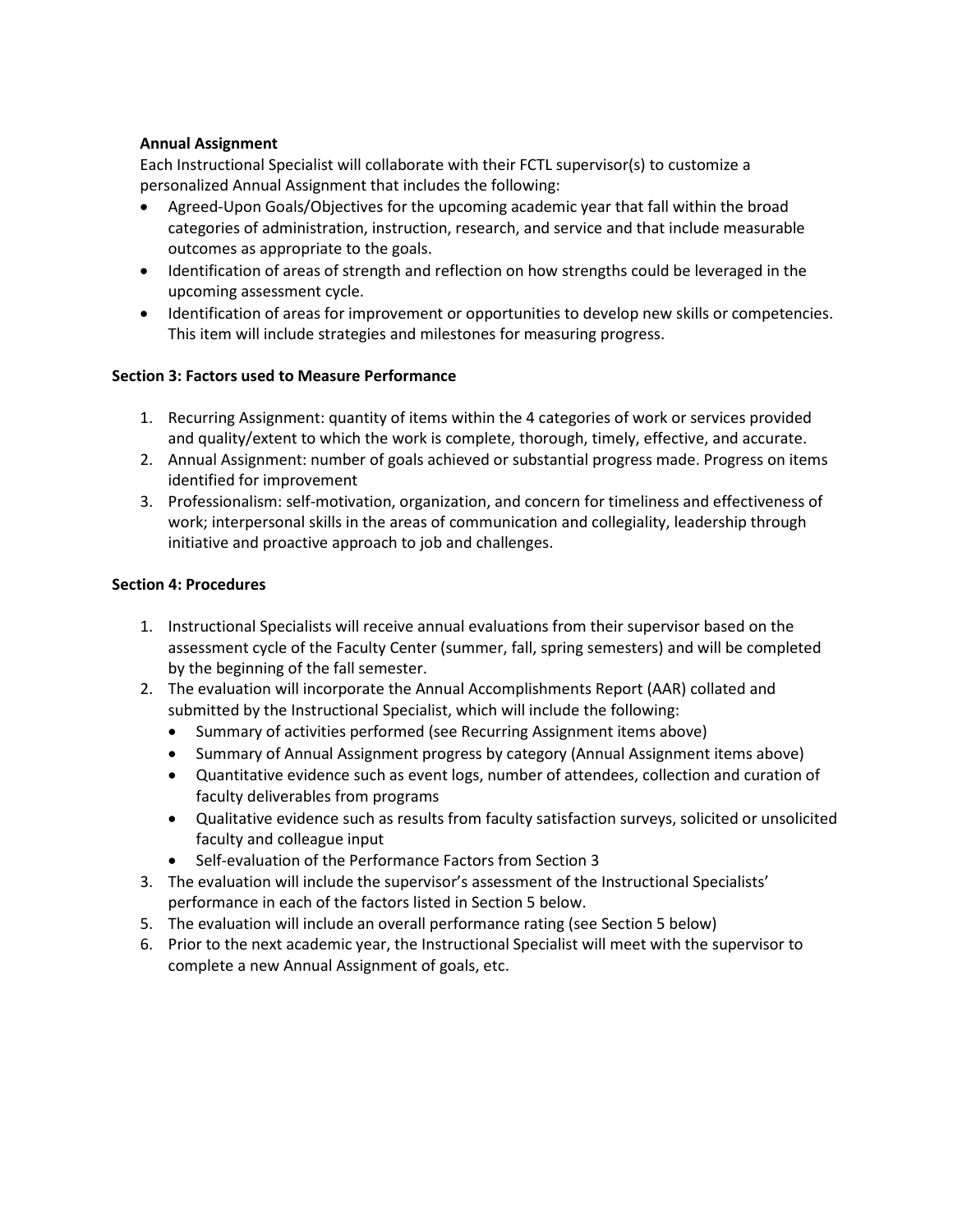#### **Section 5: Evaluation Rubric**

| Unsatisfactory<br>(consistently below<br>expectations) | Conditional<br>(below<br>expectations) | Satisfactory<br><i>(meets</i><br>expectations) | Above Satisfactory | Outstanding            | Not Applicable        |  |  |
|--------------------------------------------------------|----------------------------------------|------------------------------------------------|--------------------|------------------------|-----------------------|--|--|
| U                                                      | C                                      | S                                              | AS                 | O                      | N/A                   |  |  |
|                                                        |                                        |                                                |                    |                        |                       |  |  |
| <b>Recurring Assignment Performance</b>                |                                        |                                                |                    |                        | Ratings               |  |  |
| Program Development and Delivery<br>1.                 |                                        |                                                |                    | $\mathsf{C}$<br>S<br>U | AS<br>N/A<br>O        |  |  |
| <b>Project Development</b><br>2.                       |                                        |                                                |                    | $\mathsf{C}$<br>S<br>U | AS<br>N/A<br>O        |  |  |
| 3.<br><b>Faculty Support</b>                           |                                        |                                                |                    | C<br>S<br>U            | N/A<br>AS<br>O        |  |  |
| Service<br>4.                                          |                                        |                                                |                    | C<br>S<br>U            | N/A<br>AS<br>$\Omega$ |  |  |
| Comments:                                              |                                        |                                                |                    |                        |                       |  |  |
| Annual Assignment Performance                          |                                        |                                                |                    |                        | Ratings               |  |  |
| Goal 1                                                 |                                        |                                                |                    | S<br>U<br>C            | AS<br>N/A<br>O        |  |  |
| Goal 2                                                 |                                        |                                                |                    | C<br>S<br>U            | N/A<br>AS<br>O        |  |  |
| Goal 3                                                 |                                        |                                                |                    | $\mathsf{C}$<br>S<br>U | AS<br>N/A<br>O        |  |  |
| Improvement/Development Progress                       |                                        |                                                |                    | S<br>$\mathsf{C}$<br>U | N/A<br>AS<br>O        |  |  |
| Comments:                                              |                                        |                                                |                    |                        |                       |  |  |
| Professionalism                                        |                                        |                                                |                    |                        | Ratings               |  |  |
| Motivation                                             |                                        |                                                |                    | C<br>S<br>U            | AS<br>N/A<br>0        |  |  |
| Organization                                           |                                        |                                                |                    | S<br>C<br>U            | AS<br>N/A<br>0        |  |  |
| <b>Timeliness</b>                                      |                                        |                                                |                    | $\mathsf{C}$<br>S<br>U | AS<br>N/A<br>0        |  |  |
| <b>Interpersonal Skills</b>                            |                                        |                                                |                    | C<br>S<br>U            | N/A<br>AS<br>O        |  |  |
| Leadership                                             |                                        |                                                |                    | S<br>C<br>U            | AS<br>N/A<br>O        |  |  |
| Comments:                                              |                                        |                                                |                    |                        |                       |  |  |
| Totals: U-                                             | $C-$<br>$S-$<br>AS-                    | $\Omega$ -                                     | $N/A$ -            |                        |                       |  |  |

#### **Overall Performance Evaluation**

Outstanding: Performance is at least Satisfactory in all areas and outstanding in at least 51% of the applicable evaluated areas.

Above Satisfactory: Performance is at least Satisfactory in all areas and Above Satisfactory or better in at least 51% of the applicable evaluated areas.

Satisfactory: Performance is at least Satisfactory in all areas; with the exception of one Conditional.

Conditional: Performance is below the Satisfactory level by receiving a Conditional in two or more areas.

Unsatisfactory: Performance is below the Satisfactory level by receiving Conditional in two or more areas for a second consecutive evaluation period.